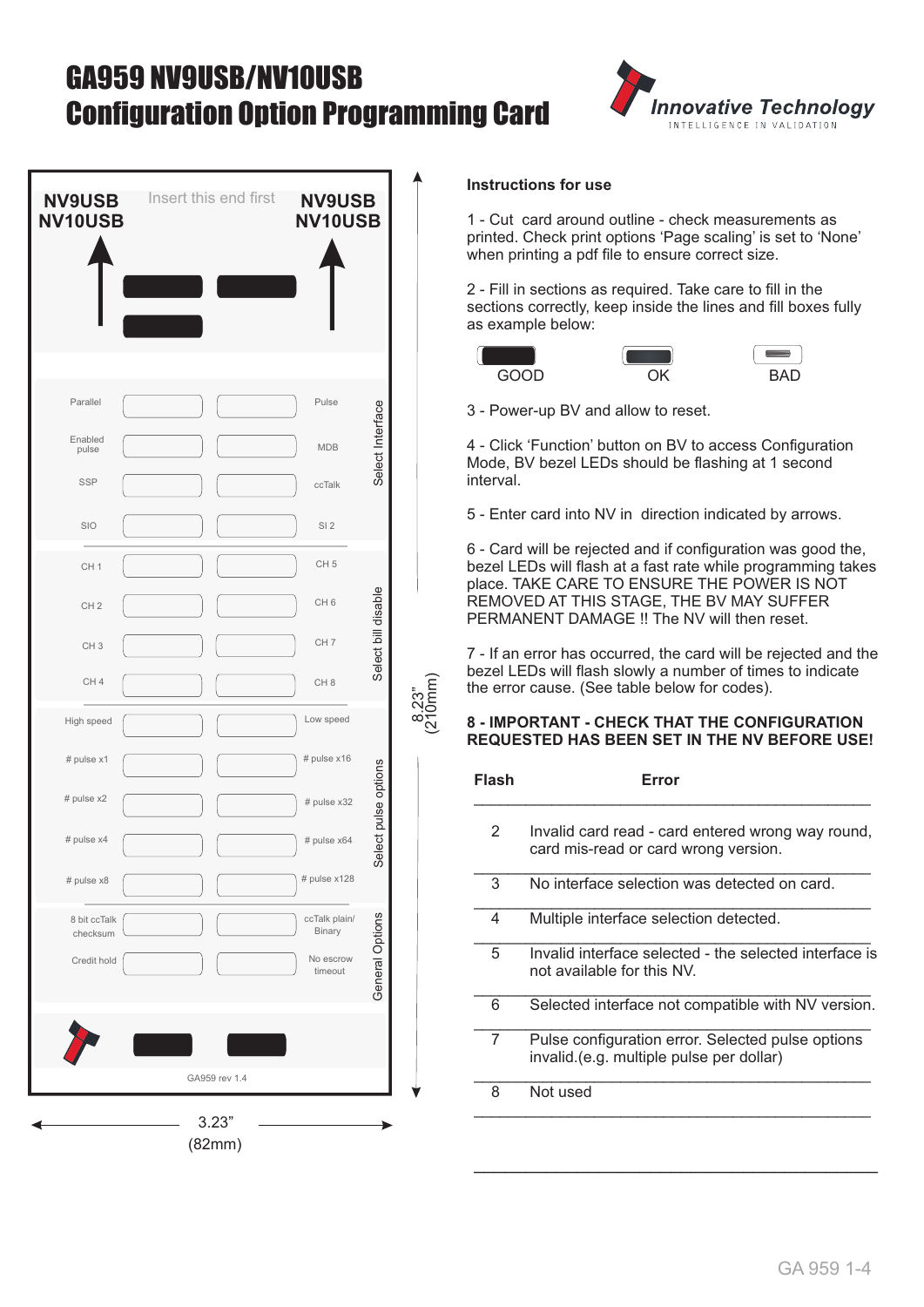## **Program Check Procedure**

To check settings on a programmed unit:

- 1 Power on unit.
- 2 Click program set button on unit twice (like double click on mouse).
- 3 Monitor bezel led and check flash codes on table below

|                  |    |       |       | Flash count   Pulse High   Pulse Low   Pulse per dollar   High speed   Disabled   odalk plain   odalk 8 bit   ow power   binary   Oredit Hold   No escrowt/cut |         |          |         |          |         |        |          |
|------------------|----|-------|-------|----------------------------------------------------------------------------------------------------------------------------------------------------------------|---------|----------|---------|----------|---------|--------|----------|
| $\overline{SP}$  |    |       |       |                                                                                                                                                                |         |          |         |          |         |        |          |
| <b>Pulse</b>     | 2  | ms/10 | ms/10 | value                                                                                                                                                          |         |          |         |          |         | 3flash |          |
| <b>MDB</b>       | 3  |       |       |                                                                                                                                                                |         |          |         |          |         |        |          |
| IF30             | 4  |       |       |                                                                                                                                                                |         |          |         |          |         |        |          |
| IF <sub>31</sub> | 5  |       |       |                                                                                                                                                                |         |          |         |          |         |        |          |
| odalk            | 6  |       |       |                                                                                                                                                                |         |          | 1 flash | 2flashes |         |        | 3flashes |
| <b>SIO</b>       | 7  |       |       |                                                                                                                                                                | 1 flash | 2flashes |         |          |         |        | 3flashes |
| Parallel         | 8  |       |       |                                                                                                                                                                |         |          |         |          | 1 flash |        | 2flashes |
| SP4              | 9  | ms/10 | ms/10 | value                                                                                                                                                          |         |          |         |          |         | 3flash |          |
| <b>NS</b>        | 10 |       |       |                                                                                                                                                                |         |          |         |          |         |        |          |
| IF <sub>32</sub> | 11 |       |       |                                                                                                                                                                | 1 flash |          |         |          |         |        |          |
| spare            | 12 |       |       |                                                                                                                                                                |         |          |         |          |         |        |          |
| spare            | 13 |       |       |                                                                                                                                                                |         |          |         |          |         |        |          |
| spare            | 14 |       |       |                                                                                                                                                                |         |          |         |          |         |        |          |

For example:

- A pulse inteface with 50ms high, 100ms low, 2 pulse per dollar will flash as follows 2,5,10,2
- A SSP interface will only ever flash once
- A cctalk interface with 16 bit checksum, no encryption wil flash 6,1
- A cctalk interface with 8 bit checksum, no encryption wil flash 6,1,2
- A Binary interface will flash 8,1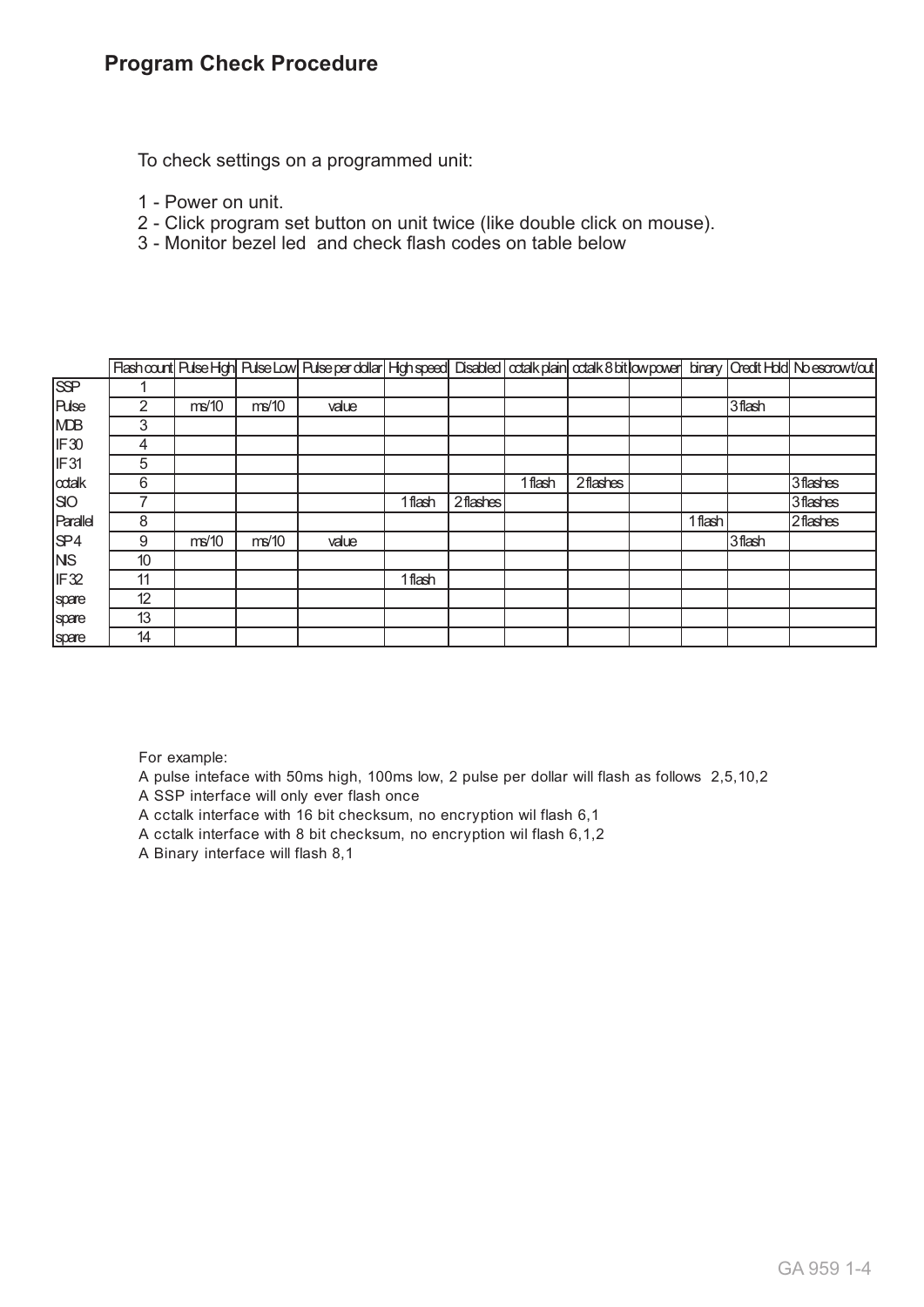| <b>NV9USB</b><br><b>NV10USB</b> | Insert this end first | <b>NV9USB</b><br>NV10USB |                     |                                | <b>NV9USB</b><br><b>NV10USB</b> | Insert this end first | <b>NV9USB</b><br>NV10USB |                     |
|---------------------------------|-----------------------|--------------------------|---------------------|--------------------------------|---------------------------------|-----------------------|--------------------------|---------------------|
|                                 |                       |                          |                     |                                |                                 |                       |                          |                     |
| Parallel                        |                       | Pulse                    |                     |                                | Parallel                        |                       | Pulse                    |                     |
| Enabled<br>pulse                |                       | MDB                      | Select Interface    |                                | Enabled<br>pulse                |                       | <b>MDB</b>               | Select Interface    |
| <b>SSP</b>                      |                       | ccTalk                   |                     |                                | <b>SSP</b>                      |                       | ccTalk                   |                     |
| SIO                             |                       | SI <sub>2</sub>          |                     |                                | SIO                             |                       | SI <sub>2</sub>          |                     |
| CH <sub>1</sub>                 |                       | CH <sub>5</sub>          |                     |                                | CH <sub>1</sub>                 |                       | CH <sub>5</sub>          |                     |
| CH <sub>2</sub>                 |                       | CH <sub>6</sub>          |                     |                                | CH <sub>2</sub>                 |                       | CH <sub>6</sub>          |                     |
| CH <sub>3</sub>                 |                       | CH <sub>7</sub>          | Select bill disable |                                | CH <sub>3</sub>                 |                       | CH <sub>7</sub>          | Select bill disable |
| CH4                             |                       | CH <sub>8</sub>          |                     |                                | CH <sub>4</sub>                 |                       | CH <sub>8</sub>          |                     |
| High speed                      |                       | Low speed                |                     | $\frac{8.23^{\circ}}{(210mm)}$ | High speed                      |                       | Low speed                |                     |
| # pulse x1                      |                       | # pulse x16              |                     |                                | # pulse x1                      |                       | # pulse x16              |                     |
| # pulse $x2$                    |                       | # pulse x32              | ect pulse options   |                                | # pulse x2                      |                       | # pulse x32              | ect pulse options   |
| # pulse x4                      |                       | # pulse x64              |                     |                                | # pulse x4                      |                       | # pulse x64              |                     |
| # pulse x8                      |                       | # pulse x128             | ିତ<br>ତ             |                                | # pulse x8                      |                       | # pulse x128             | <b>Sei</b>          |
| 8 bit ccTalk<br>checksum        |                       | ccTalk plain/<br>Binary  |                     |                                | 8 bit ccTalk<br>checksum        |                       | ccTalk plain/<br>Binary  |                     |
| Credit hold                     |                       | No escrow<br>timeout     | General Options     |                                | Credit hold                     |                       | No escrow<br>timeout     | General Options     |
|                                 |                       |                          |                     |                                |                                 |                       |                          |                     |
|                                 | GA959 rev 1.4         |                          |                     |                                |                                 | GA959 rev 1.4         |                          |                     |